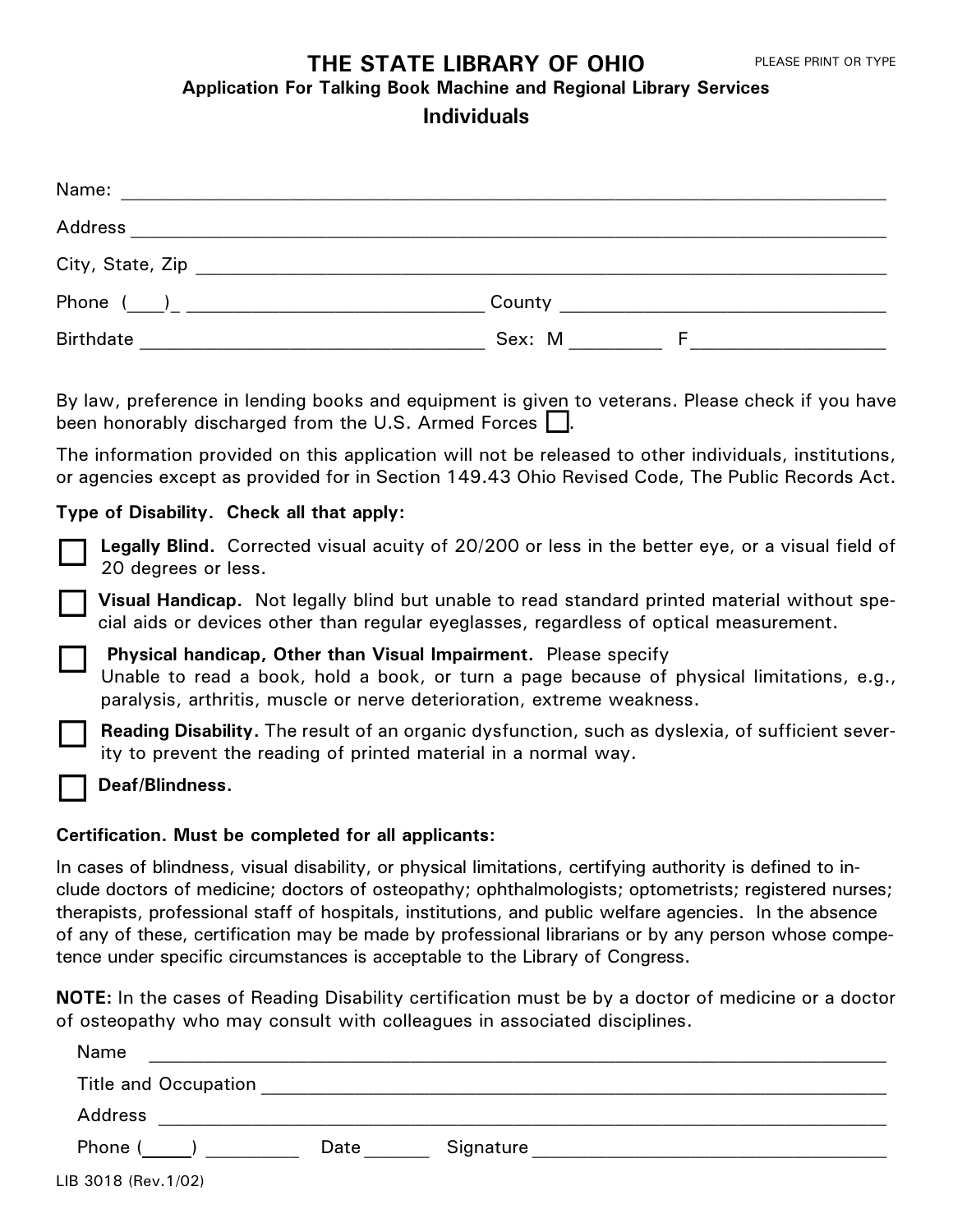In addition to any of the disabilities listed on the previous page, do you have a hearing impairment? If yes, indicate degree:

 $\Box$ 

 $\Box$ 

 $\Box$ 

 $\Box$ 

**Profound.** Cannot hear or understand speech.

### **Services Requested:**

|  | Talking Book Machine and Discs. Plays 8 rpm, 16rpm, and 33 rpm disc. |  |  |
|--|----------------------------------------------------------------------|--|--|
|  |                                                                      |  |  |

Cassette Player and Cassettes. Plays 1 7/8 ips, 15/16 ips, 2-track and 4-track cassettes. ¨

Easy Cassette Player and Cassettes. Plays 15/16 ips, 4-track cassettes.  $\Box$ 

Braille Books.  $\Box$ 

# **Special Attachments Requested:**

**Headphones**. Supplied only to individuals who require them to use the service where regular playback is not possible (Please Note: Commercial headphones, with adapter, may be purchased from a store to be used with Library of Congress equipment).

Specify Reason for Request **Example 20** and the set of the set of the set of the set of the set of the set of the set of the set of the set of the set of the set of the set of the set of the set of the set of the set of th

**Pillowphone**. For individuals confined to bed. For record or cassette player.  $\Box$ 

**Amplifier with Headphones.** For the hearing impaired. A special application, signed by a physician or audiologist, is necessary.

**Remote Control Unit.** For individuals confined to bed, or who have low mobility or greatly restricted use of hands or arms. A special application is necessary.  $\Box$ 

**Key Extension Levers.** For severely disabled individuals with limited use of hands or arms, who have difficulty manipulating key controls on cassette player.

**Tone Arm Clip.** For individuals with limited use of hands to help in placing tone arm on record. For disc player.

#### **NOTE:**

Playback equipment and special attachments are provided free to eligible persons on extended loan. If the equipment is not being used in conjunction with recorded reading material provided by the Library of Congress and its cooperating libraries it must be returned to the issuing agency.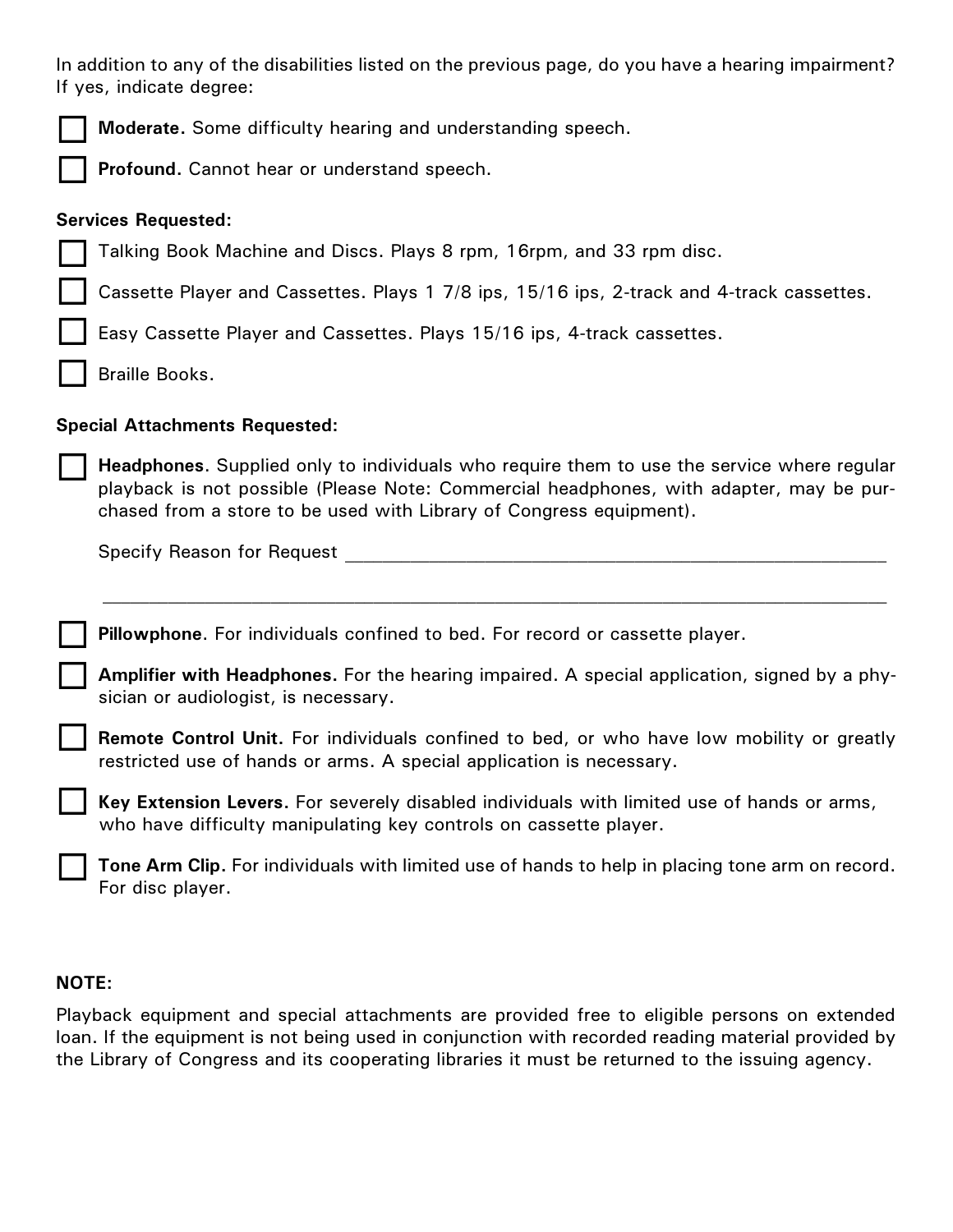#### PLEASE PRINT OR TYPE

# **REGIONAL LIBRARY SERVICE Individual Reading Preferences**

I wish to have books selected for me in the categories checked below. I may also make specific title requests.

| <b>Fiction</b>   |                          |                     |                   |  |  |
|------------------|--------------------------|---------------------|-------------------|--|--|
| Adventure        | <b>Historical novels</b> | Humor               | Romantic suspense |  |  |
| Animals          | American                 | Light/wholesome     | Science fiction   |  |  |
| Bestsellers *    | <b>Historical novels</b> | Love stories        | War stories       |  |  |
| Classics         | Foreign                  | <b>Mysteries</b>    | Westerns          |  |  |
| Fantasy          | Horror                   | Religious fiction   |                   |  |  |
|                  | <b>Non-Fiction</b>       |                     |                   |  |  |
| Adventure        | Cooking                  | Health              | Religion          |  |  |
| Animals          | Crafts/Hobbies           | History, Ameri-     | Catholic          |  |  |
| Aging/Retirement | <b>Current Events</b>    | can                 | Islam             |  |  |
| Bestsellers *    | <b>Disabilities</b>      | History, Foreign    | Judaism           |  |  |
| Biography        | Ethnic interests         | Inspirational/Self- | Protestant        |  |  |
| "Newsmakers"     | Asian                    | improvement         | Other             |  |  |
| Presidents       | <b>Black inter-</b>      | <b>Nature</b>       | Science           |  |  |
| Stage/Screen     | ests                     | Ohio interest       | <b>Sports</b>     |  |  |
| Other            | European                 | Personal hygiene    | Supernatural      |  |  |
| Books made into  | Jewish                   | Philosophy          | phenomena         |  |  |
| movies           | Native Ameri-            | Plays               | Travel/Geography  |  |  |
| <b>Business</b>  | can                      | Poetry              | War               |  |  |
| Computers        | Other                    | Psychology          | Other             |  |  |

#### **Favorite authors: with an all the set of the set of the set of the set of the set of the set of the set of the set of the set of the set of the set of the set of the set of the set of the set of the set of the set of th**

Books in foreign languages are available on request. Please contact the library for further details.

Mark here if you are willing to accept books that contain:

| Explicit sex Yes No |  |  | Rough language __Yes __No |  |  | Violence Yes No |  |  |
|---------------------|--|--|---------------------------|--|--|-----------------|--|--|
|---------------------|--|--|---------------------------|--|--|-----------------|--|--|

\*PLEASE NOTE: Bestsellers very often contain sex, strong language and violence.